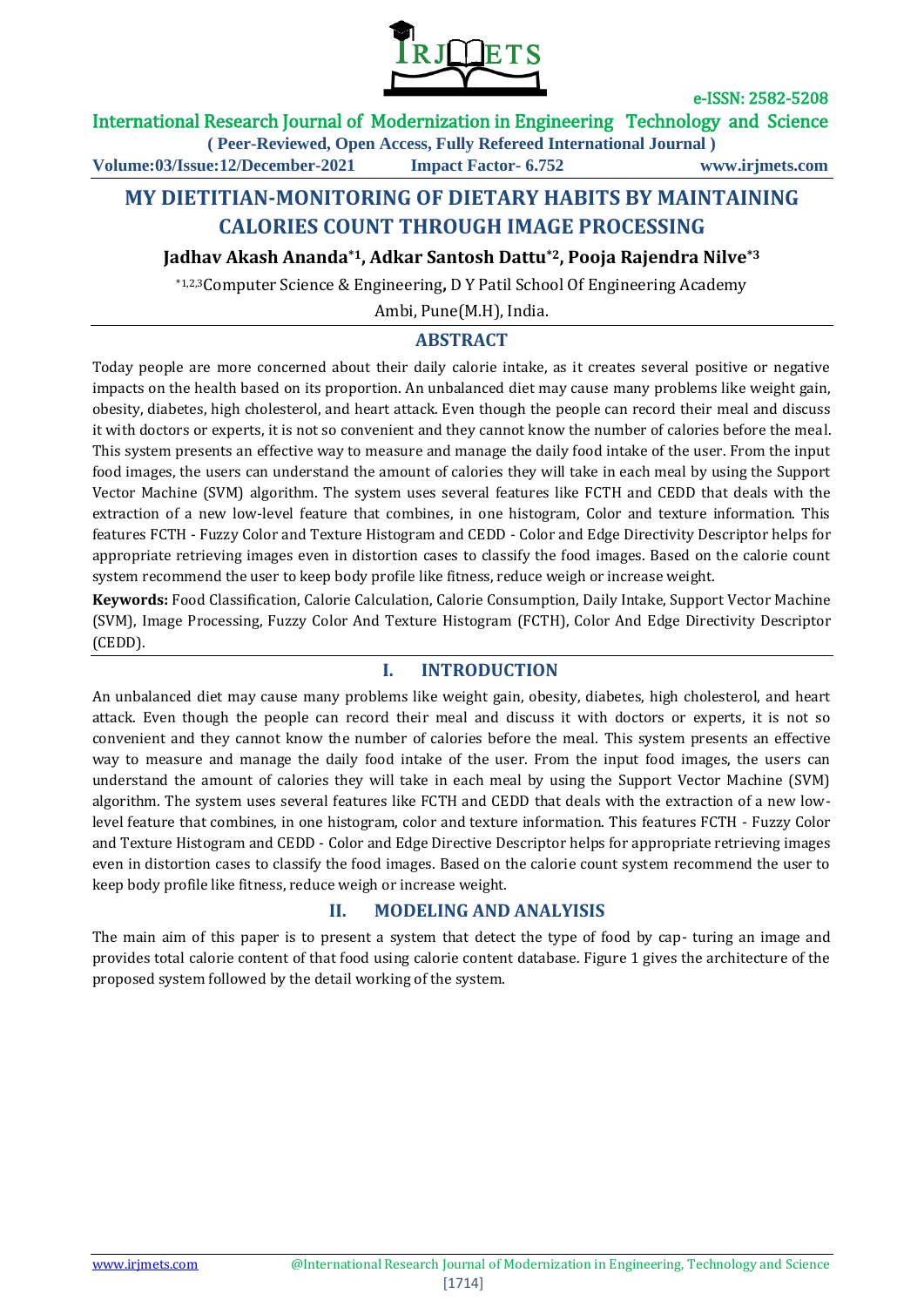

## International Research Journal of Modernization in Engineering Technology and Science

**( Peer-Reviewed, Open Access, Fully Refereed International Journal )**

**Volume:03/Issue:12/December-2021 Impact Factor- 6.752 www.irjmets.com**



**Figure 1:** System Architecture

• Capture Food Image: The main aim of the proposed system is to measure and manage the daily calorie intake of the user as it has a great effect on the health of the user. Ideally, a person should have energy consumption in the following meals

- Breakfast: 20% (a fifth of your energy intake)
- Lunch: 30% (about a third of your energy intake)
- Evening Meal: 30% (about a third of your energy intake)
- Drinks and Snacks: 20% (a fifth of your energy intake)

So, to calculate the calories contents from the food, the user needs to take the food image first. Users should be able to search for a food item and take the different types of food images to find out their calorie content.

Pre-processing: The Captured food image may contain a lot of noise. By using noise removal techniques or removing any other disturbances present in the data, it is pre-processed to get the fine-tuned image. In this phase, the system can pre-process the input image. They check the image quality, size etc. Also, they resize the input image into fixed dimensions i.e., 128 X 128.

• Feature Extraction: From the pre-processed input image system can extract the features are as follows,

- 1. CEDD (Color and Edge Directivity Descriptor)
- 2. FCTH (Fuzzy Color and Texture Histogram)

These features are deals with the extraction of a new low-level feature that combines, in one histogram, color and texture information. This feature helps for appropriate retrieving images even in distortion cases to classify the food images.

• Classification: Once the features extracted and normalized, we train a Sup- port Vector Machine model for Food Image for food type recognition. The system detects the food type like poha, upma or idli using the SVM algorithm and calorie count for that particular food is given using the calorie content database.

• Diet Suggestion: The system provides details of calories consumed by the particular food and based on that it recommends different body profiles like if the user is fit, needs to reduce weight or increase weight. Food and calorie content are shown in the database.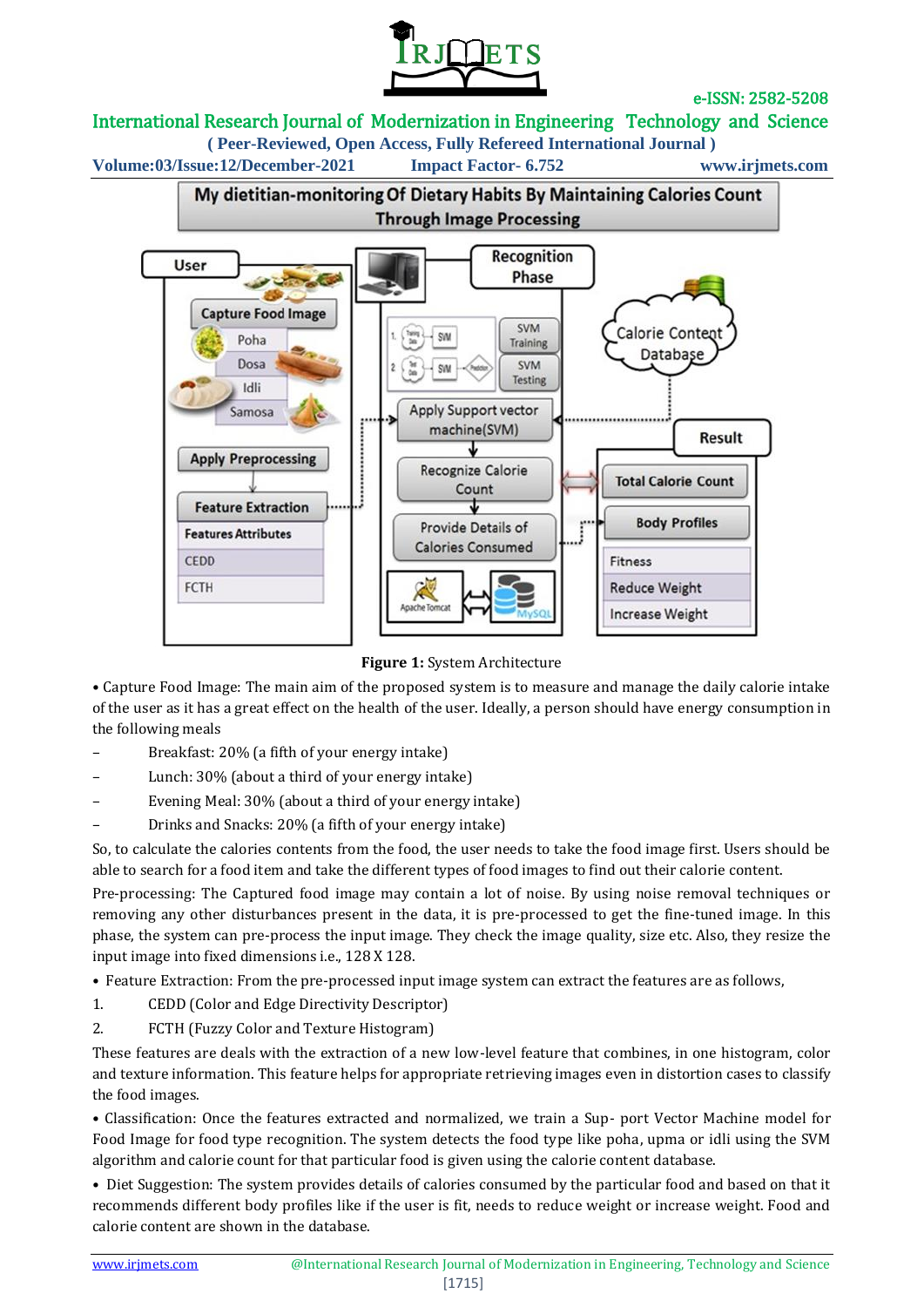

## International Research Journal of Modernization in Engineering Technology and Science

**( Peer-Reviewed, Open Access, Fully Refereed International Journal )**

**Volume:03/Issue:12/December-2021 Impact Factor- 6.752 www.irjmets.com**

## **III. LITERATURE SURVEY**

Ankita A. Podutwar et al.[1] provides a Food Recognition System for Calorie Mea- surement. Here users just take a picture of the food image then recognize the image to detect the type of food portion and classify using a support vector machine. Seg- mentation, food portion recognition using skull stripping and classification using support vector machine are used to calculate the calorie along with the type of en- ergy inaccurate way.

Natta Tammachat et al.[2] presents a technique of image processing to rec- ognize images of Thai food taken by users. From the input food images, the users gets the calory count in every meal by using the proposed algorithm. This technique generates feature vector using different features about texture and color, then classify the food images using SVM. The system can detect the food type and the number of calories.

S. Jasmine Minja et al.[3] presents a dietary management system that calcu- lates the calorie value of every food item. FCM algorithm is used here for segmenta- tion and Sphere Shaped SVM classifier is used to classify the segmented food items. This method automatically identifies the food items with 95% accuracy and then calculates their calorie value.

An effort has been taken by David Joseph Attokaren et al. in [4] to classify the images of food for further diet monitoring applications using convolutional neu- ral networks (CNNs). As the CNNs is able to handle large amount of data and can calculate the features automatically, they have been utilized for the task of food classification. The standard Food-101 dataset has been selected as the working database for this approach.

Anita Chaudhari et al.[5] develop an application for estimating nutrition calo- ries and improve people's consumption conducts for health-care using CNN, which runs on mobile devices. A Fruit image dataset is used for capturing multiple images of a particular fruit, applied Convolutional Neural Network to the identification of 20 fruit objects, and calculated its presentation. After recognition, the algorithm fetches the nutrition values of the detected object and display it to the user.

Giovanni et al.[6] addresses the study of food image processing from the per- spective of Computer Vision. The author used the texture-based representation of food images and introduce new dataset UNICT-FD1200d for the study of food im- age representation.

Parisa Pouladzadeh et al.[7] introduce FooDD: a Food Detection Dataset of 3000 images that offer a variety of food photos taken from different cameras with different illuminations. Graph cut segmentation and deep learning algorithms are used for food detection. A dataset comprising 3000 food images is used for the classification of the food. Good distribution of single and mixed food images is one of the strong features of the given dataset.

### **IV. PROPOSED SYSTEM**

To implement a system i.e.," My Dietitian-Monitoring of Dietary Habits by Main- training Calories Count through Image Processing" that helps to detect the type of food by capturing food image and provides total calorie content of that food using calorie content database with diet suggestion.

The proposed system can help to detect the food type from the food image captured by user like breakfast, lunch and dinner. The system uses CEDD and FCTH features in detection of the food type. The classification of food is carried out with the help of SVM classifier. The system also provides the calorie count of the particular food with the help of calorie content database. The system provides details of calories consumed by the particular food and based on that it recommends different body profiles to user.

The proposed system is an effective way to measure and manage the daily food intake of the user. From the input food images, the users can understand the amount of calories they will take in each meal by using the Support Vector Machine (SVM) algorithm.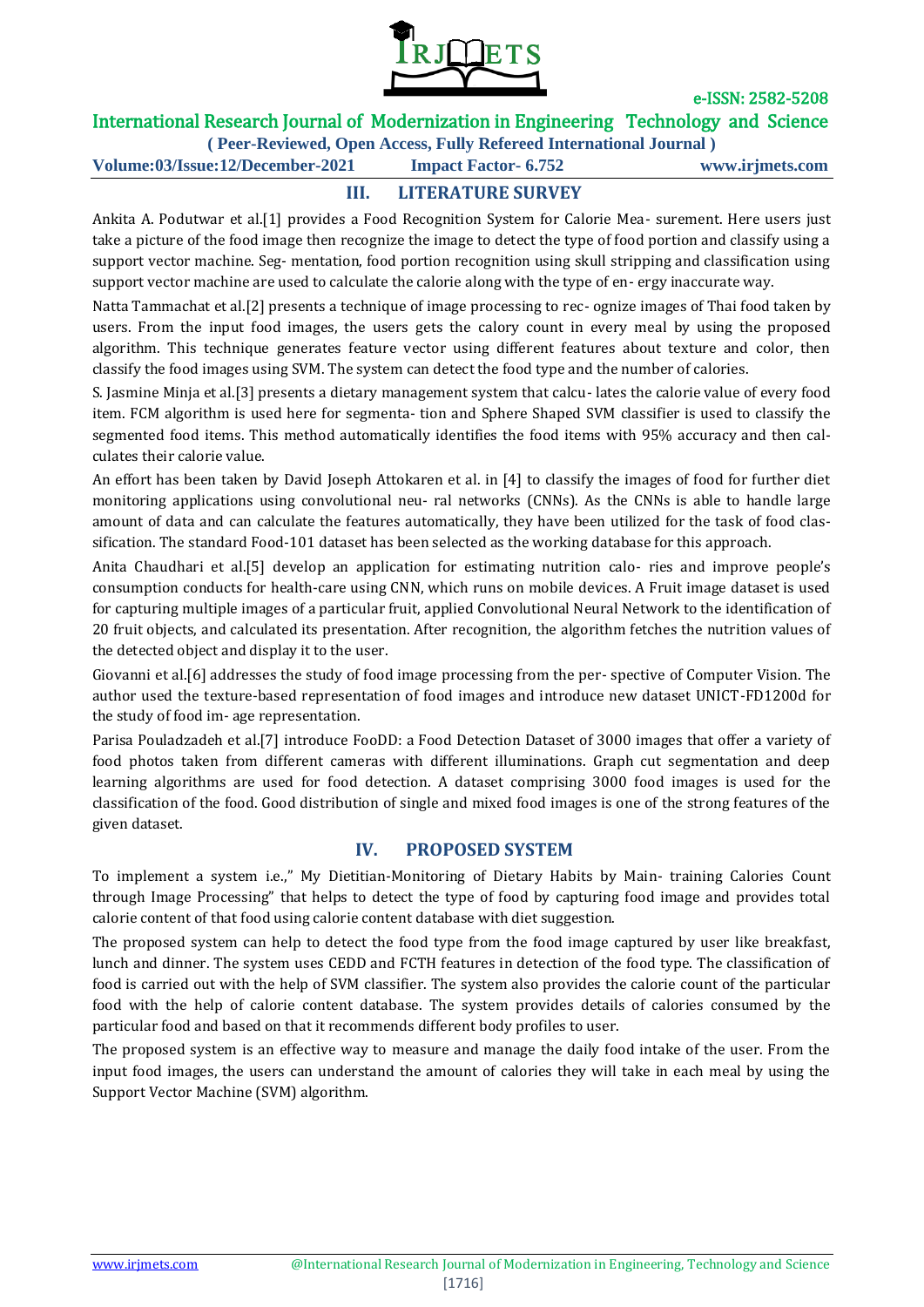

## International Research Journal of Modernization in Engineering Technology and Science

**( Peer-Reviewed, Open Access, Fully Refereed International Journal )**

**Volume:03/Issue:12/December-2021 Impact Factor- 6.752 www.irjmets.com**

#### **Use Case Diagram:**



**Figure 2:** Use Case Diagram

### **V. CONCLUSION**

This system presents an effective way to measure and manage the daily food intake of the user using image processing techniques. For that user first, take the image of the food and then by using the FCTH and CEDD feature we can detect the type of food using the support vector machine. The system also provides the calorie count of the captured food item. The system provides details of calories consumed by the particular food and based on that it recommends different body profiles like if the user is fit, needs to reduce weight or increase weight. Food and calorie content are shown in the database.

### **VI. REFERENCES**

- [1] Ms. Ankita A. Podutwar1, Prof. Pragati D. Pawar2, Prof. Abhijeet V. Shinde,"A Food Recognition System for Calorie Measurement" International Journal of Advanced Research in Computer and Communication Engineering ISO 3297:2007 Certified Vol. 6, Issue 1, January 2017.
- [2] Natta Tammachat, Natapon Pantuwong," Calories Analysis of Food Intake Using Image Recognition",2014 6th International Conference on Information Technology and Electrical Engineering (ICITEE), Yogyakarta, Indonesia.
- [3] Jasmine Minija,W.R. Sam Emmanuel," Food image Classification using Sphere Shaped- Support Vector Machine", International Conference on Inventive Com- putting and Informatics (ICICI 2017)IEEE Xplore Compliant - Part Number: CFP17L34-ART, ISBN: 978-1-5386-4031-9.
- [4] David Joseph Attokaren,Ian G. Fernandes,A. Sriram,Y.V. Srinivasa Murthy," Food classification from images using convolutional neural networks", Conference: TENCON 2017 - 2017 IEEE Region 10 Conference.